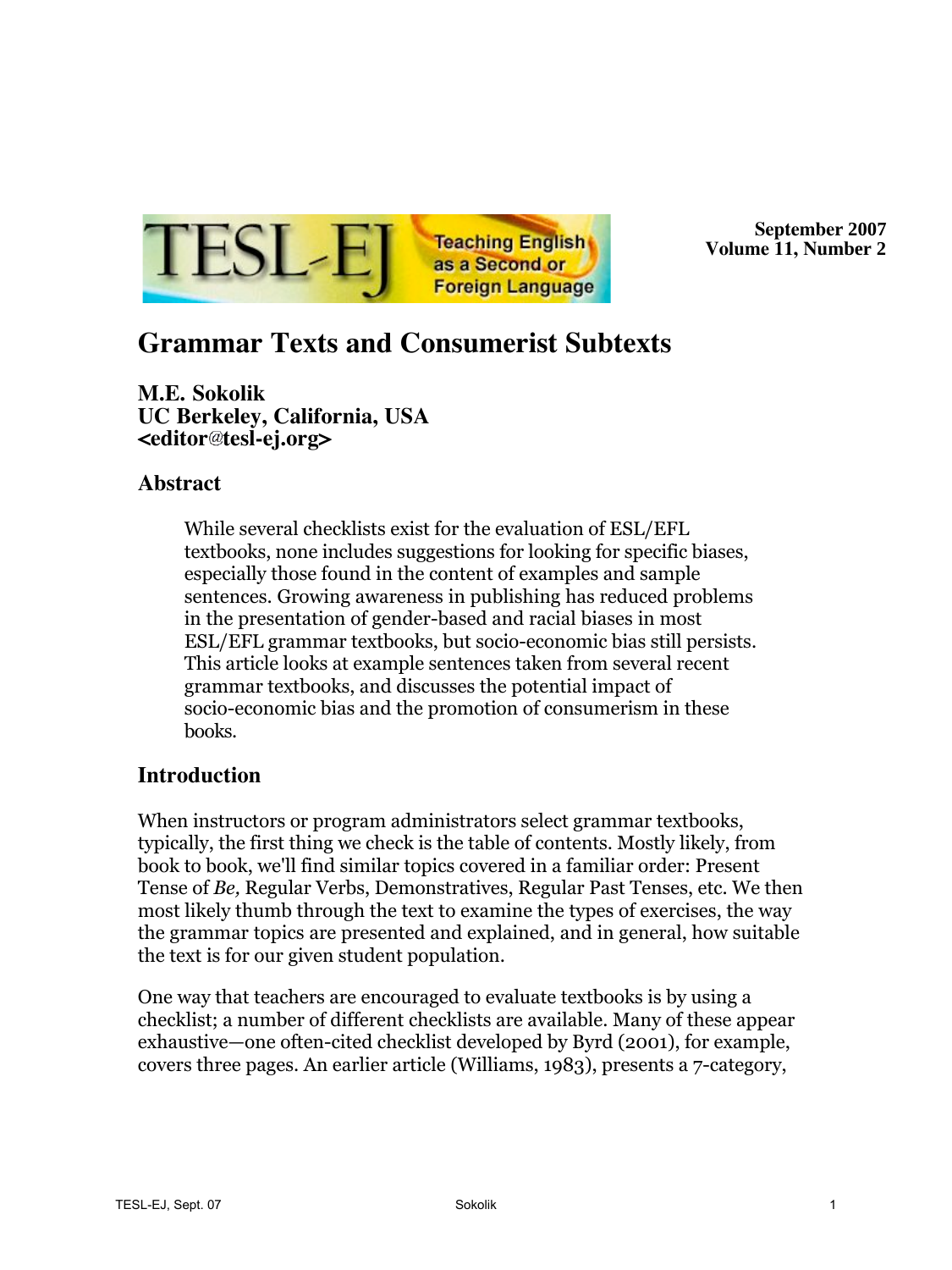28-point checklist for textbook evaluation. A shorter checklist can be found on the Center for Applied Linguistics *Digest* website (Garinger, 2002).

These checklists often focus on the use of structures, exercise types, illustrations, and instructor guidance. Examples from these checklists follow:

#### *Structure*

1. stresses communicative competence in teaching structural items 2. provides adequate models featuring the structures to be taught 3. shows clearly the kinds of responses required in drills (e.g. substitution) 4. selects structures with regard to differences between LI and L2 cultures (Williams, 1983, p. 255)

#### *Exercises*

1. Do the exercises and activities in the textbook contribute to learners' language acquisition? 2. Are the exercises balanced in their format, containing both controlled and free practice? 3. Are the exercises progressive as the students move through the textbook? *Etc.* (Garinger, 2002, n.p.)

#### *Illustrations*

1. Do illustrations create a favorable atmosphere for practice in reading and spelling by depicting realism and action?

2. Are the illustrations clear, simple, and free of unnecessary details that may confuse the learner? 3. Are the illustrations printed close enough to the text and directly related to the content to help the learner understand the printed text? *Etc.*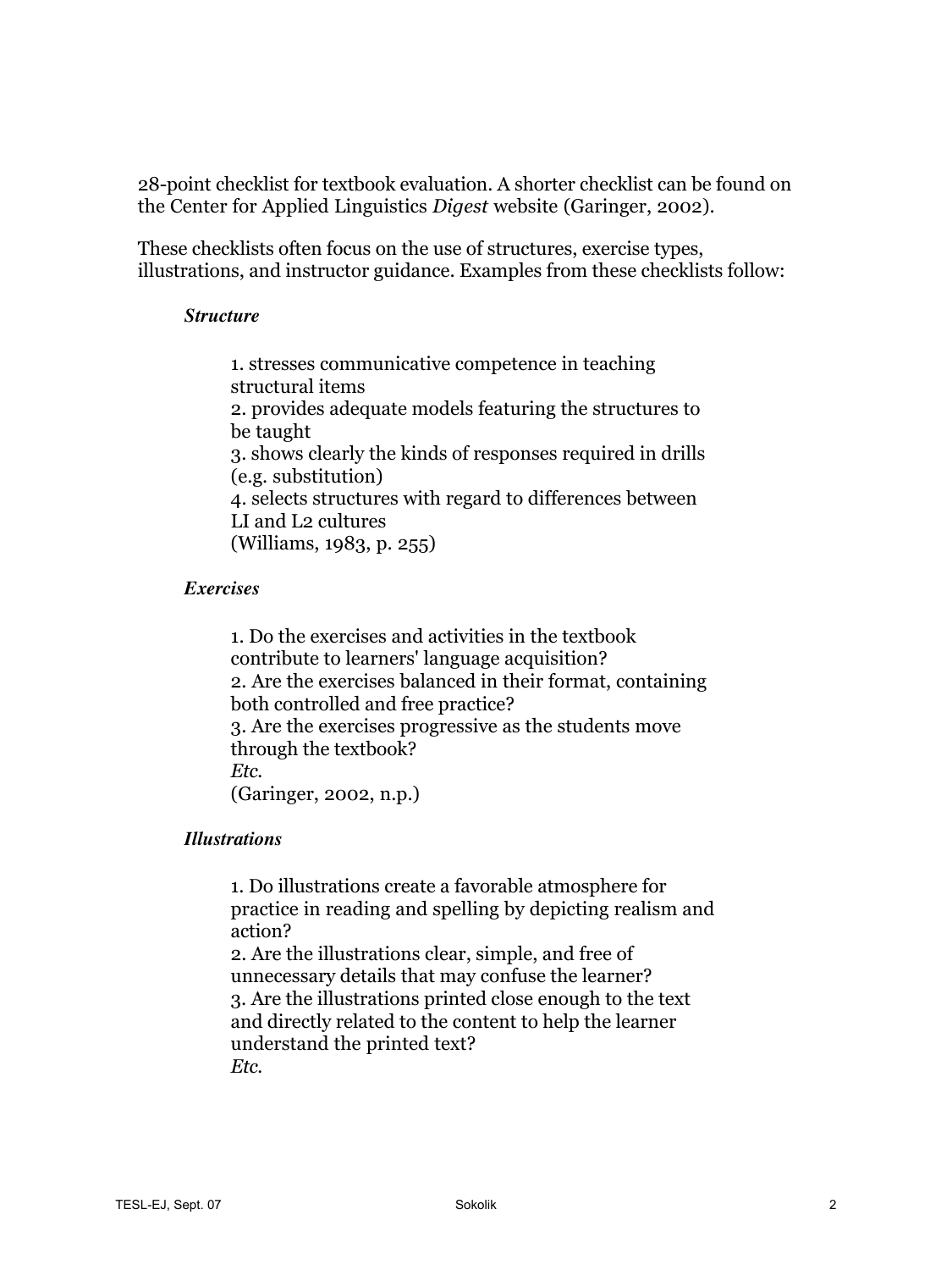## (Byrd, 2001, p. 425)

Unfortunately, no mention of evaluating texts for racism, sexism, economic bias, or other stereotypes or bias, exists in any of these lists.

However, by looking at these sample texts and example sentences, particularly in older textbooks, we can sometimes find examples of bias, factual error, or similar problems.

- a. The pretty old salesgirl sold me the hat.
- b. The invalid looked out the window.
- c. The starlet is charming.

## *(Example 1. Sample sentences from an English grammar book, 1968)* [1]

Of course, careful book selection should also include an inspection for bias. Reading selections, dialogue topics, and even illustrations and photos can present biases of different sorts. But, what about example sentences? Grammar texts, by necessity, are filled with them. They are often viewed as mere vehicles by which a particular structure is correctly illustrated, rather than as a purveyor of content. In fact, the content of these examples might not be considered at all.

Fortunately, most recently published books are scrutinized by editors and publishers, so that examples such as those in Example 1 are not included in today's grammar textbooks. Instead, care is taken to ensure that diverse cultures are represented, gender-based bias is minimized (see for example, Hartman & Judd, 1978; Rifkin, 1998), and of course, that the texts are accurate and fair. One area in which such scrutiny does not seem to be applied, however, is the area of socio-economic bias and the promotion of a consumerism.

# **Socio-economic Bias and Consumerism**

What is meant by socio-economic bias? Simply, the privileging, omission, or stereotyping of particular socio-economic classes. In textbooks, this is common in the frequent, nearly default, portrayal of middle-class or upper-middle class pursuits as the norm. Participants in example sentences, for instance, all seem to take vacations, travel nationally or internationally for leisure purposes, play tennis and golf, and buy new cars and jewelry. In other words, consumerism in textbooks is tied to the portrayal of the middle or upper class as the global norm; in addition, it is further complicated by the promotion of certain brand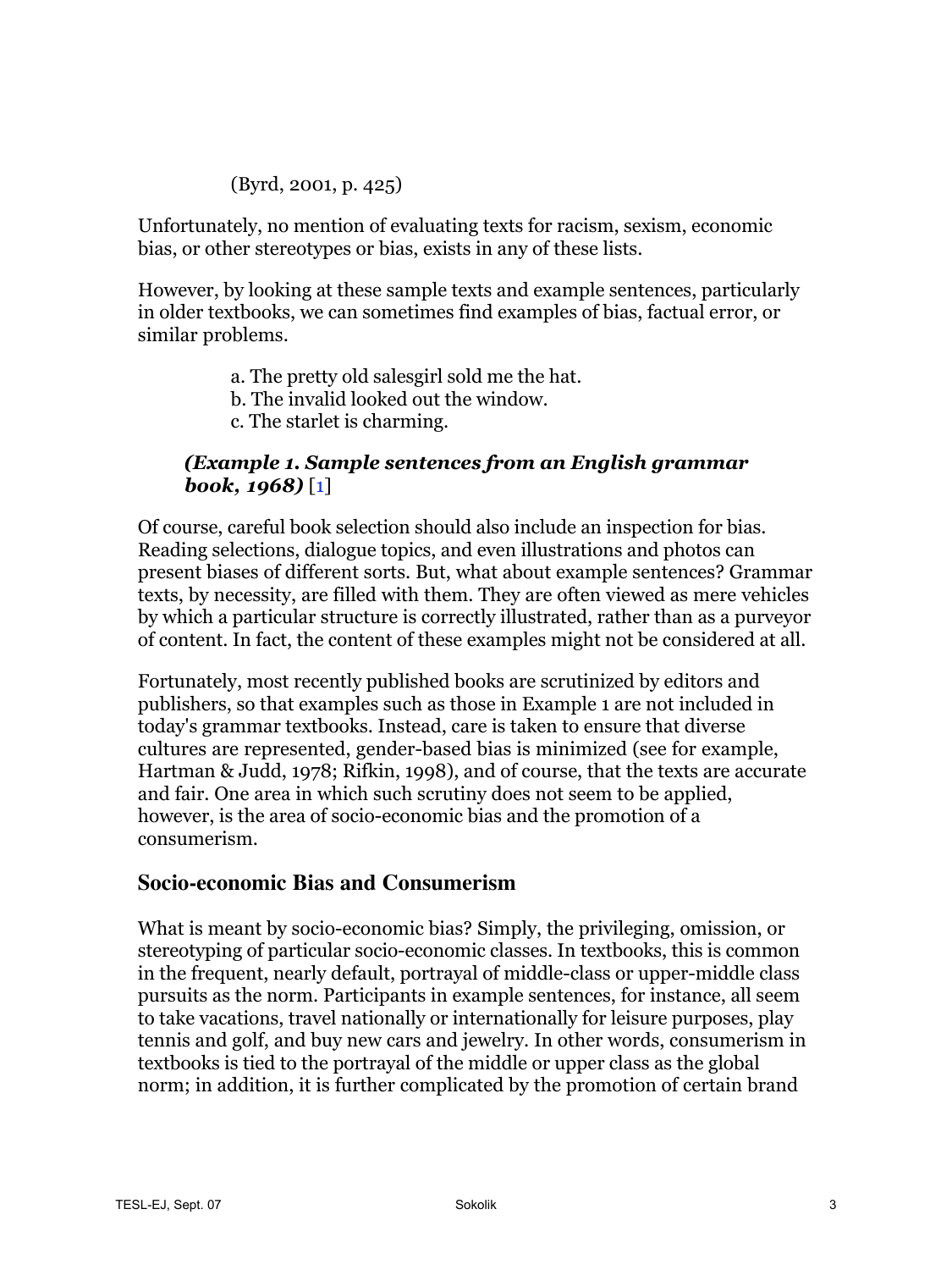names of goods, or the act of buying itself.

The following examples of socio-economic bias and consumerism are taken from recent ESL grammar texts. These examples are not taken from contextualized discourse samples, but stand as individual sentences exemplifying grammatical structures (discussion follows the examples).

- a. The rings are small but expensive.
- b. That is a beautiful car.
- c. The best color for a new car is red.
- d. Do you have a green sports car?
- e. They go to Florida every summer.
- f. Of all the restaurants, he likes McDonald's best.

## *(Example 2. Sample sentences from an ESL grammar book, 2001)*

- a. I prefer the Ford Mustang.
- b. Your mother drives a sports car, doesn't she?
- c. I hope to go to Italy next fall.
- d. They advise us not to travel by bus.
- e. Those cars are brand new.
- f. My watch is new.

## *(Example 3. Sample sentences from an ESL grammar book, 2006)*

- a. She has some money.
- b. Maria wears a lot of jewelry.
- c. Sonya is wearing some silver jewelry.
- d. I need some money.
- e. Where did you buy those shoes?

## *(Example 4. Sample sentences from an ESL grammar book, 1996)*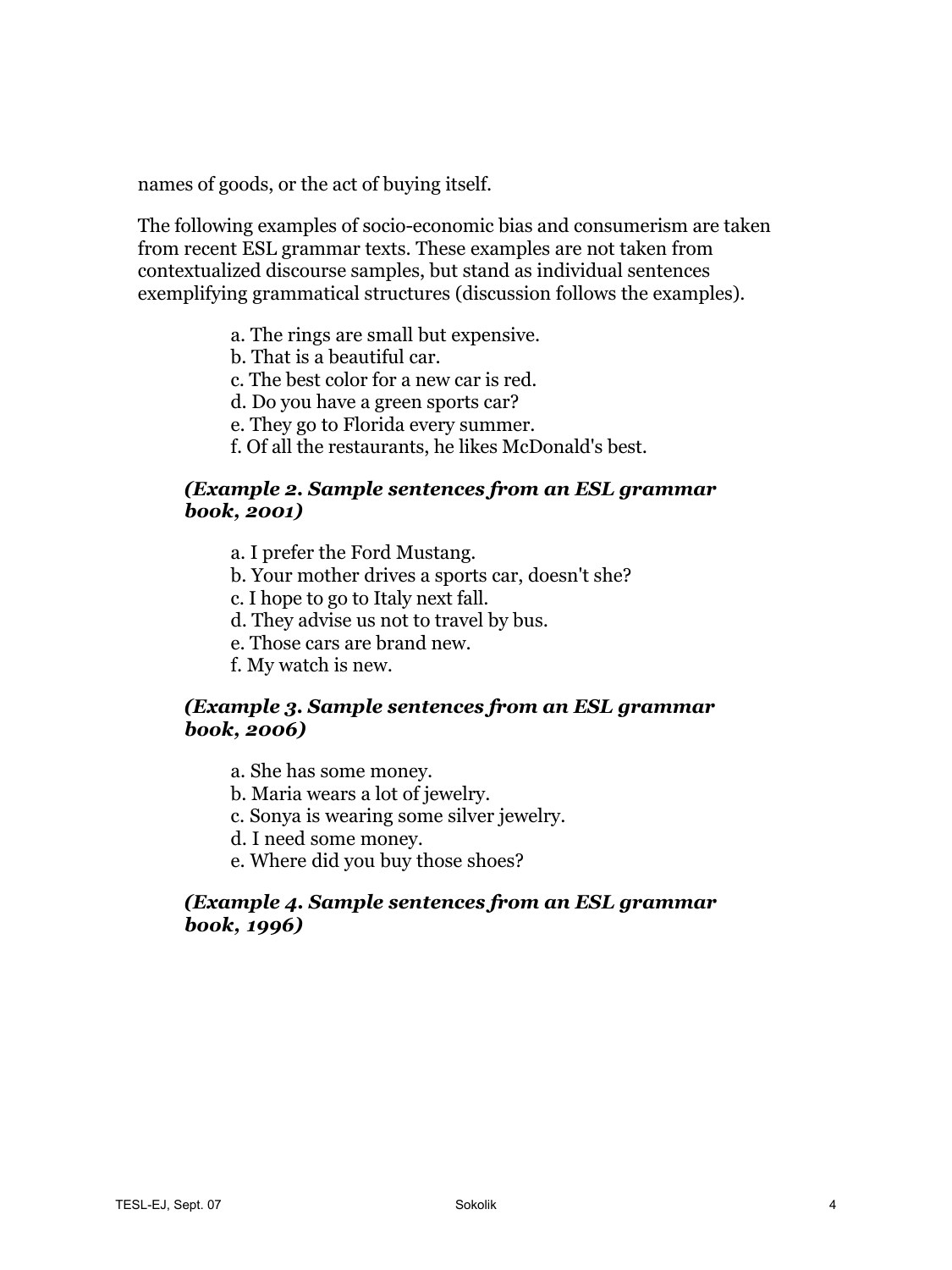a. I shelled out a lot of money on the diamond engagement ring that I bought for her. b. After the game, he gulped down the entire bottle of Coke in no time. c. It even has a nice swimming pool that we'll be able to use in the summer.

#### *(Example 5. Sample sentences from an ESL grammar book, 2006)*

- a. I bought a new car last month.
- b. Let's go to the shopping mall.
- c. You went to Paris last year, didn't you?
- d. Where did you go on vacation last summer?
- e. She's thinking about buying a new house.

## *(Example 6. Sample sentences from an ESL grammar website, accessed 2007)*

## **Discussion**

In fairness, it must be pointed out that these examples do not represent a preponderance of the type of sample sentences found in any one textbook. On the other hand, they are not isolated cases; each of the textbooks cited above (and no doubt, countless others) include numerous example sentences like those shown above. Nevertheless, we should look at certain aspects of these examples, and the messages they may convey.

#### *Socio-economic bias*

Swimming pools, diamond rings, and trips to Paris sound like feature stories on the old television program *Lifestyles of the Rich and Famous.* However, reference to these items in example sentences is common in today's grammar texts. Interestingly, these kinds of examples have not always distinguished English grammar books. Perhaps not surprisingly, example sentences found in a Depression-era English textbook are more likely to include sentences such as these:

> a. The farmers were very much disheartened because they received only low prices for their tobacco. b. Butter and eggs are dear this winter. c. At the beach you can get good rooms cheap.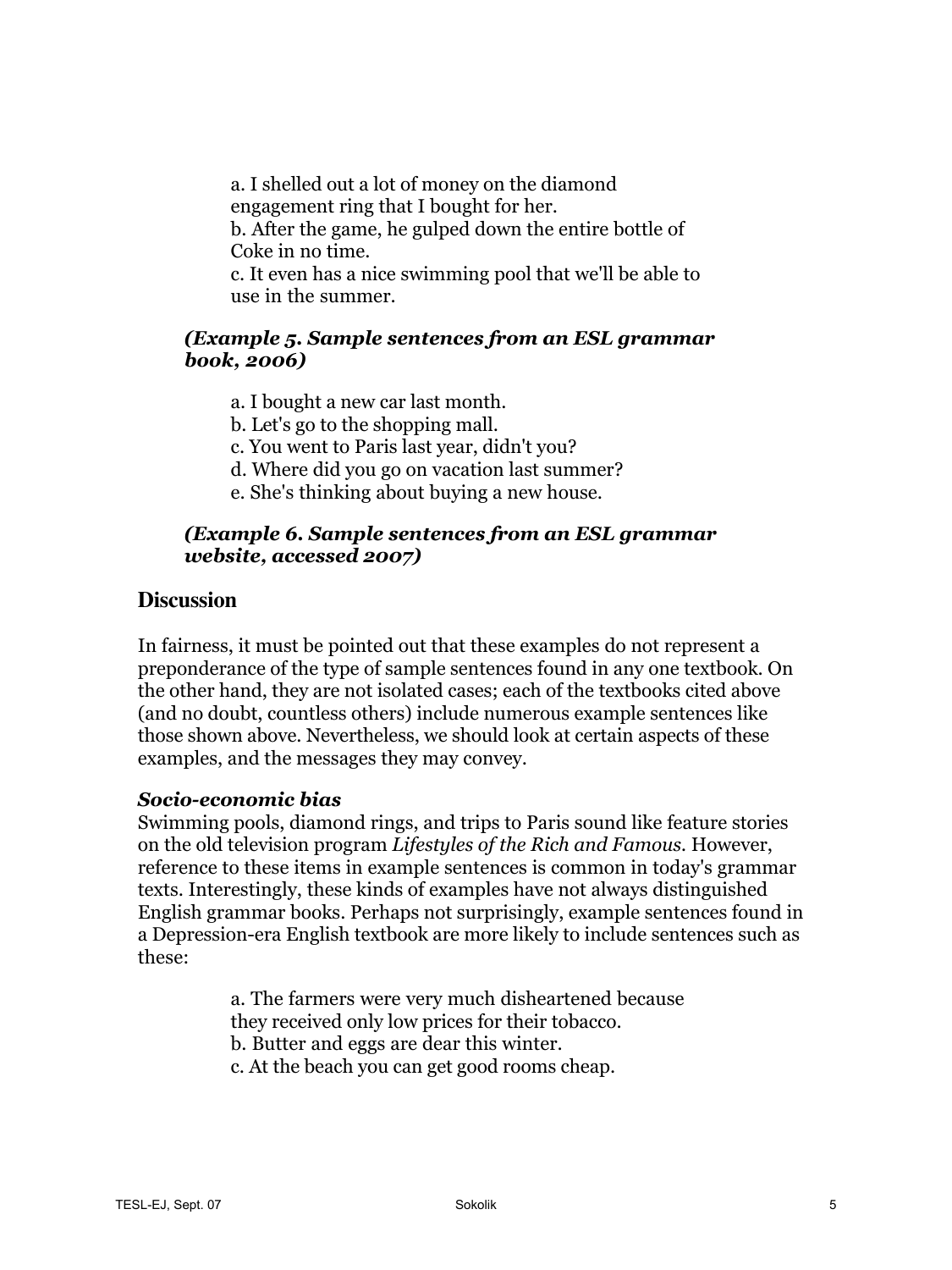# *(Example 7. Sample sentences from an English grammar book, 1932)*

Indeed, sample sentences appear to be products of the times in which they are written. However, they need not reflect cultural aspects of the times that are objectionable, or that carry messages that work counter to the classroom learning environment. Materials writers should be cognizant of these types of biases and work to eliminate or qualify them. Consumers of English grammar materials should look closely at grammar textbooks for evidence of socio-economic bias.

#### *Consumerism*

People of all socio-economic brackets go to the mall, buy shoes, and need money. The examples above are not intended to suggest that only wealthier populations practice these activities. However, the focus on money and shopping in grammatical examples ties into a socio-economic concept of creating a culture of desire: the desire to shop, go to malls, and to buy things. And, of course, these sample sentences escalate the shopping experience by introducing shopping for sports cars, jewelry, and new houses, things out of reach for a large portion of the world's population, ESL/EFL students included. The impact of creating a consumerist culture is discussed in the conclusion to this article.

## *Brand-name Promotion*

It has been argued that the inclusion of brand names is more authentic than a presentation of generic consumer goods. Lee (2000), again speaking of Korean textbooks, contends: "Western images and representations such as MacDonalds [sic], Pizza Hut and Coca Cola are omitted even though they are parts of Korean culture in New Times" (n.p.). However, the uncritical inclusion of references to brand names can also be seen as promoting those brands, not merely showing them as cultural phenomena. In the case of Coca Cola (Coke), for example—while its global dominance is obvious, it is not without controversy. Using Coke as a "default" reference for a soft drink in a grammar example belies the company's impact on local economies and the drink's health effects. This is in addition to its being privileged above other brands, including local brands, such as Inka Cola in Peru, or Salaam Cola, a halal cola available on the west coast of the U.S. The same criticism can be said of referring to McDonald's, Nike, Microsoft, Sony, or in fact, any other brand name, when it is used to represent an entire class of goods.

A special comment should be made about Example 3d, as it does not fit into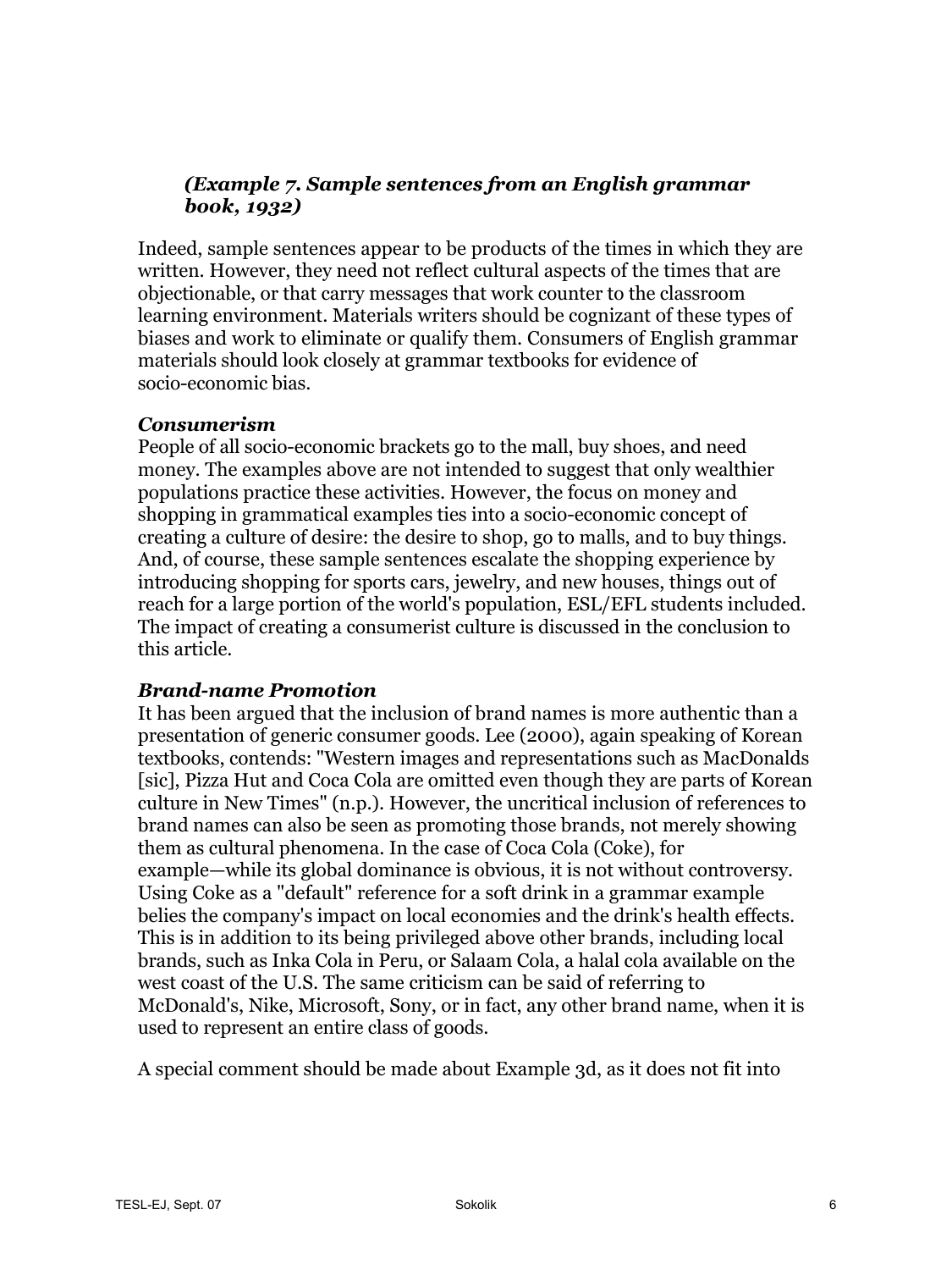any of the categories of discussion above. In fact, the statement, "They advise us not to travel by bus," could simply mean that traveling by bus takes too long, or is too expensive, or too difficult. However, in the context of other sample sentences telling of the purchase of new cars, of mothers who drive sports cars, and the best colors for new cars, the advice not to take the bus takes on a potentially insidious tone.

# **Conclusion**

Socio-economic bias in textbooks has been noted in discussions of various textbooks in general, but not, to my knowledge, in reference to ESL/EFL textbooks, or grammar books specifically. In discussing elementary school textbooks, O'Donnell (quoted in Grant & Grant, 1981, p. 64), for example, reports: "too many of the… books are still being dominated by stories of middle socioeconomic [sic] class children." Lee (2000) notices the same issue in language textbooks in Korea: "[T]extbooks stand for the ideologies and interests of the upper/ middle class, and urban residents, while marginalising those of lower class, rural residents or fishery workers" (n.p.).

Why is this a problem in ESL/EFL grammar textbooks? Christopher Flavin, president of Worldwatch Institute states, "[U]nprecedented consumer appetite is undermining the natural systems we all depend on, and making it even harder for the world's poor to meet their basic needs" (cited in Mayell, 2004, n.p.). More to the point, perhaps, as Lee (2000) concludes, "[T]extbooks biased toward middle class and wealthier elites may alienate students of the lower classes, who cannot see themselves in these pages" (n.p.). It is certainly the case that students in many of our ESL/EFL classrooms, those whose populations include recent immigrants, refugees, or the working poor, may have difficulty finding themselves in the worlds created by current grammar textbooks, a world whose inhabitants buy new cars, travel to Paris, and exchange expensive jewelry as gifts.

It is a leap to suggest that example sentences grammar textbooks are directly leading to the depletion of the world's resources, or are alienating entire groups of students because of the mention of Coca Cola, or the idea that one might buy a sports car. But, the promotion of consumerism, the elevation of a lifestyle that thrives on new cars and international vacations, in any form, must be examined for its value and place in the grammar textbook, and by extension, our classrooms. In our evaluation of grammar textbooks, we must look at more than the table of contents or the instructor's manual. We should be reading those seemingly innocent sample sentences and asking, "What is *really* being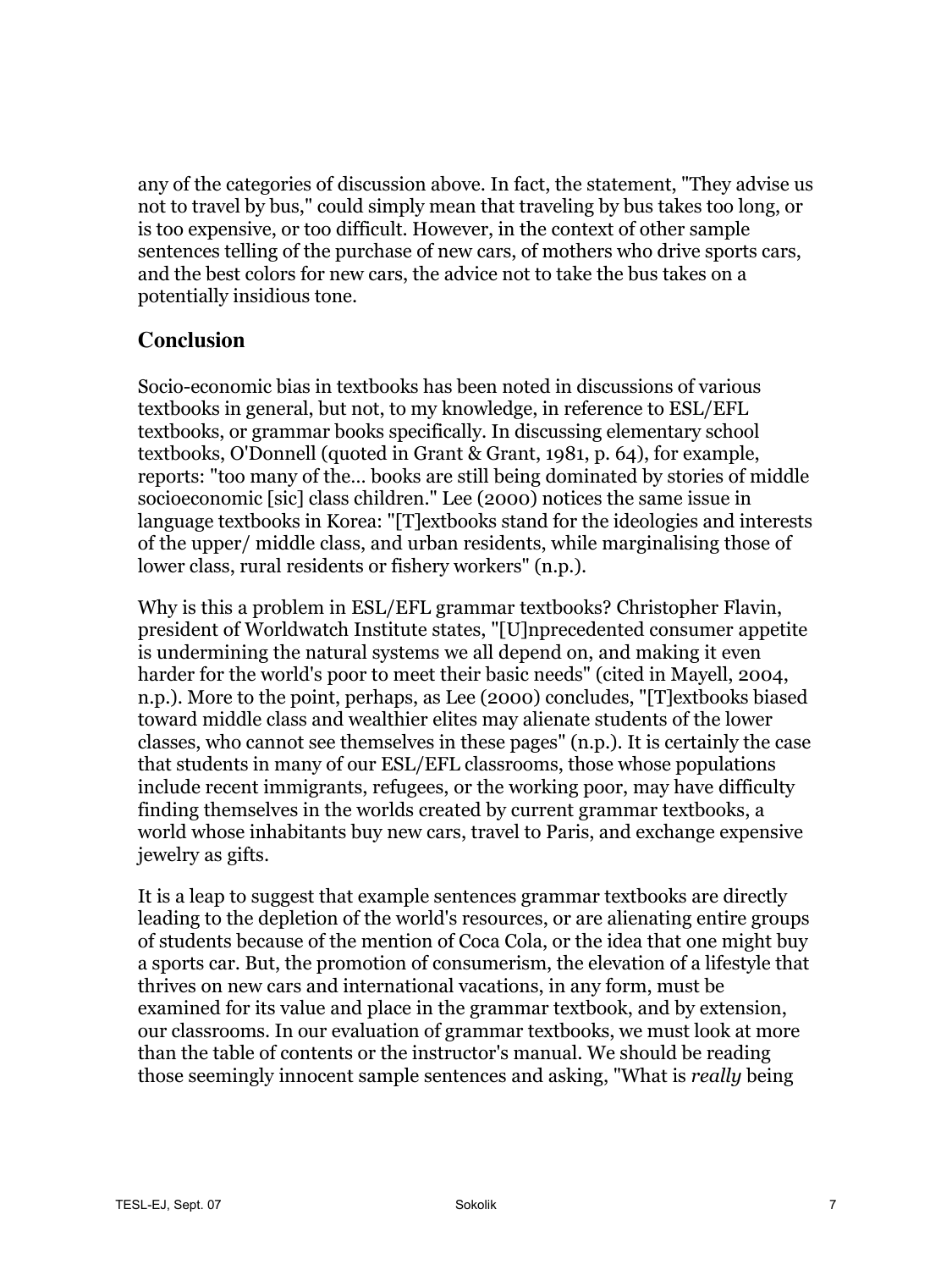taught here?"

## **Note**

[1] The titles and authors of the textbooks are not cited here, as this article is not intended as a review or critique of any particular grammar textbook. Instead, the purpose is to illustrate relevant examples and trends in grammar books.

## **About the Author**

**M.E. (Maggie) Sokolik** is the author and editor of several ESL/EFL textbooks, some of which, no doubt, include examples of consumerism and socio-economic bias. She is the Director of Technical Communication in the College of Engineering, at the University of California, Berkeley, and the Editor of TESL-EJ.

## **References**

Byrd, P. (2001). Textbooks: Evaluation for selection and analysis for implementation. In: M. Celce-Murcia (ed.) *Teaching English as a Second or Foreign Language, 3E*]. (pp. 415-427). Boston, Mass.: Heinle & Heinle.

Garinger, D. (2002). Textbook selection for the ESL classroom. *Center for Applied Linguistics Digest*. Accessed August 23, 2007. [http://www.cal.org/resources/Digest/0210garinger.html]

Grant, A.G. & Grant, W. (1981). The multicultural evaluation of some Second and Third Grade textbook readers—A survey analysis. The Journal of Negro Education, 50(1), 63-74,

Hartman, E. L., & Judd, E. I. (1978). Sexism and TESOL materials. *TESOL Quarterly, 12*, 383-393.

Lee, D.B. (2000). Korea and Koreans in Korean language textbooks in New Times. *Asia International Forum.* Accessed August 20, 2007. [http://www.siue.edu/EASTASIA/issac\_111600.htm]

Mayell, H. (2004, Jan. 12). As consumerism spreads, Earth suffers, study says. *National Geographic News.* Accessed August 22, 2007.  $[http://news.nationalgeographic.com/news/2004/01/0111-040112]$  consumerism.

Rifkin, B. (1998). Gender representation in foreign language textbooks: A case